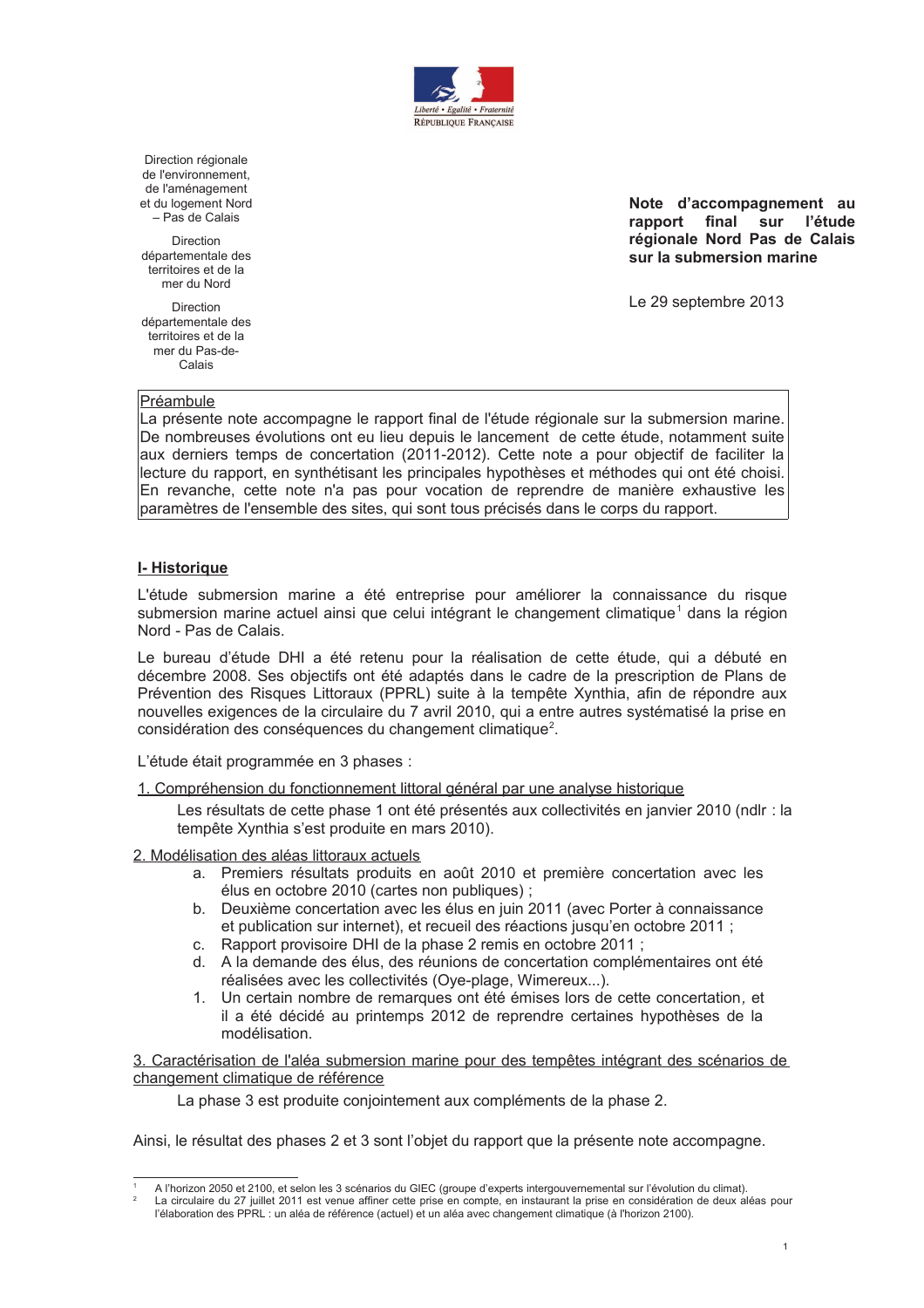## (1) Rappel des phénomènes en présence

- La figure ci-dessous rappelle les principales composantes du niveau marin :
	- $\circ$ une marée astronomique (marée « théorique », sans effet de la tempête), en rouge ;
	- une marée présentant une  $\circ$ surcote météorologique liée au passage de la tempête, en vert ;
	- une marée présentant une  $\sim$ surcote météorologique et une surcote de déferlement. en violet



· C'est ce niveau qui conditionne les phénomènes de submersion au droit du littoral (débordement, franchissement, etc.).

La surcote de déferlement (setup) correspond à la surélévation du niveau moyen due au déferlement des vagues (voir schéma ci-contre).

 $\bullet$ 

Elle est directement dépendante du profil des fonds marins, et au niveau moven au large (un accroissement du niveau moven se traduisant par une tendance à la diminution du set $up)$ .



## (2) Évolutions globales pour l'aléa de référence centennale

Ces évolutions s'appliquent à tous les sites modélisés.

| <b>Composantes</b>                                                  | 2010                                                                                                                                                           | 2013                                                                                                                                                                                                   |
|---------------------------------------------------------------------|----------------------------------------------------------------------------------------------------------------------------------------------------------------|--------------------------------------------------------------------------------------------------------------------------------------------------------------------------------------------------------|
| Niveau marin<br>centennal au<br>large (marée +<br>surcote<br>météo) | Les données SHOM/CETMEF <sup>3</sup> donnent un comportement statistique<br>représentatif de la combinaison marée et surcote atmosphérique sur chaque<br>site. |                                                                                                                                                                                                        |
|                                                                     | Version la plus récente<br>disponible: 2008                                                                                                                    | - Dans les ports de référence (Dunkerque, Calais,<br>Boulogne-sur-Mer) : données 2012.<br>- Dans les autres sites : maximum entre les<br>données 2008 et 2012 par principe de précaution. <sup>4</sup> |
| Prise en<br>compte du<br>changement<br>climatique<br>« actuel »     | Pas<br>de<br>prise<br>en<br>compte.                                                                                                                            | Majoration de 20 cm du niveau marin centennal<br>statistique, soit une première étape de prise en<br>compte du changement climatique à court terme. <sup>5</sup>                                       |

Service hydrographique et océanographique de la marine et Centre d'études techniques maritimes et fluviales

D'après une préconisation faite dans une note conjointe signée des 2 directeurs du SHOM et du CETMEF en janvier 2013, annexée au rapport de l'étude de submersion marine.

Le Plan National d'Adaptation au Changement Climatique (PNACC) a comme objectif d'anticiper les conséquences de la montée du niveau de la mer. Ce dernier stipule que le niveau marin s'élèvera au moins de 20 à 60 cm d'ici la fin du siècle. Certaines prévisions avancent même une hausse de l'ordre de 100 cm si la fonte des glaciers et calottes polaires s'accélère. Enfin rappelons que le Schéma régional du climat de l'air et de l'énergie Nord Pas de Calais, document stratégique de référence,

réaffirme ces hypothèses au cœur de son document d'orientations.